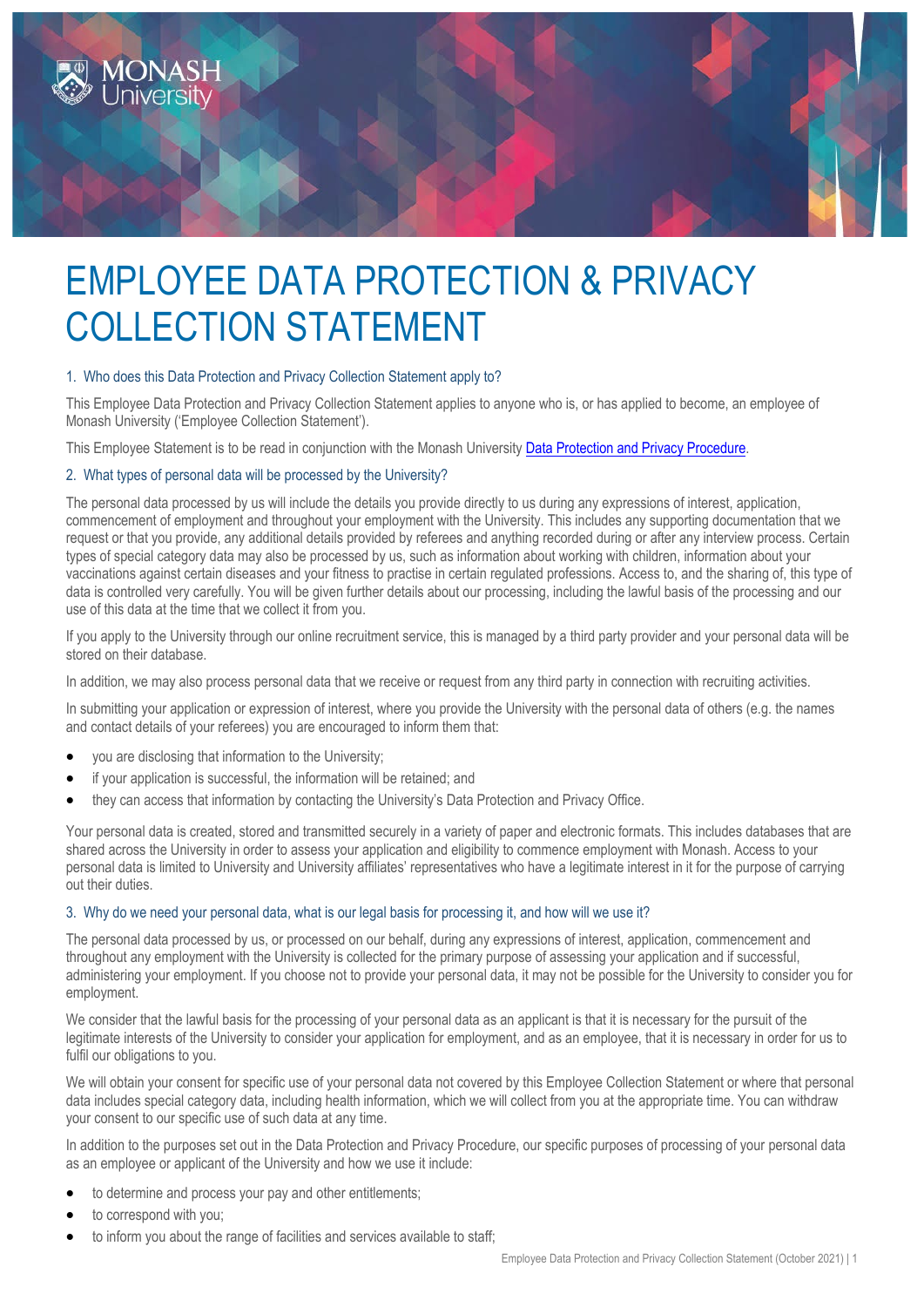- to fulfil and monitor our responsibilities to comply with legislative reporting requirements;
- to attend to day to day administrative matters;
- for the provision of associated services such as security, parking, information technology and (where used by you) residential services;
- for benchmarking, analyses, quality assurance, review and planning purposes;
- in the 24 months after your employment with the University ceases, to contact you for the purpose of seeking your feedback in relation to benchmarking, analyses, quality assurance and planning activities;
- to compile statistics and conduct research for internal and statutory reporting purposes;
- to prevent or detect fraudulent activity; and
- to use the information as otherwise required or permitted by the law, including pursuant to any government directions (e.g. under the Public Health and Wellbeing Act Vic (2008).

## 4. Who will the University share my personal data with?

We may share your personal data with a range of third parties, including the following:

- your nominated financial institution for payment of salary;
- your superannuation scheme (e.g. Unisuper);
- government departments such as the Australian Taxation Office, Centrelink, Department of Education, Skills and Employment and the Department of Home Affairs;
- agencies and organisations involved in quality assurance and planning for higher education such as federal and state government, TEQSA and Universities Australia;
- organisations that provide salary packaging benefits to eligible and participating staff members (e.g. Qantas Club membership, gymnasiums, childcare, car parking permits and novated leasing);
- organisations that provide staff benefits including automated payments for services (e.g. health insurance providers, union fees and CityLink);
- off-shore Monash campuses and Monash associated teaching and researching institutions for any secondment, placement or overseas work undertaken by you;
- contracted service providers which the University uses to perform services, or conduct reviews, on its behalf (such as recruitment and course administration, banks, mailing houses, logistics, IT service providers, external consultants and professional advisors and caterers for University events);
- Monash owned entities (e.g. Monash College Pty Ltd where you are or will be engaging with this entity) and subsidiary companies and affiliates of the University ('University affiliates'); and
- in the event of an emergency, police, medical or hospital personnel, civil emergency services, your legal representative or nominated emergency contact person, or other persons assessed as necessary to respond to the emergency.

Where personal data is disclosed to third parties, it will be done so only to the extent necessary to fulfil the purpose of such disclosure.

### 5. How will the University use my data after the application process?

We are committed to the integrity and safeguarding of personal data as set out in the Data Protection and Privacy Procedure.

If your application is successful, your personal data will become part of your ongoing employment record.

If your application is unsuccessful, we take all reasonable steps to ensure that the personal data processed is managed in accordance with the University'[s Recordkeeping policy](https://www.monash.edu/__data/assets/pdf_file/0007/784123/Recordkeeping-Policy.pdf) and [Recordkeeping: Retention and Disposal of University Records procedure \(Australia only\)](https://www.monash.edu/__data/assets/pdf_file/0004/784264/Recordkeeping-Retention-and-Disposal-of-University-Records-Procedures-Australia-only.pdf). Should you wish to be removed from our database please emai[l HR-Jobs@monash.edu](mailto:HR-Jobs@monash.edu) with the words "Remove from database" in the subject line.

### 6. What are my individual rights?

In addition to your rights to access and correct your personal data and lodge a complaint relating to how we handle your personal data as set out in the Data Protection and Privacy Procedure, if the GDPR or other jurisdiction's data and privacy law applies, you may, under certain conditions, have the following rights available:

- to object to any processing of your personal data that we process on the lawful basis of legitimate interests, unless our reasons for the underlying processing outweighs your interests, rights and freedoms;
- to withdraw your consent where we have processed any of your personal data based on consent;
- to object to direct marketing (including any profiling) at any time;
- to ask us to delete personal data that we no longer have lawful grounds to process; and
- to object to the use of automated decision making.